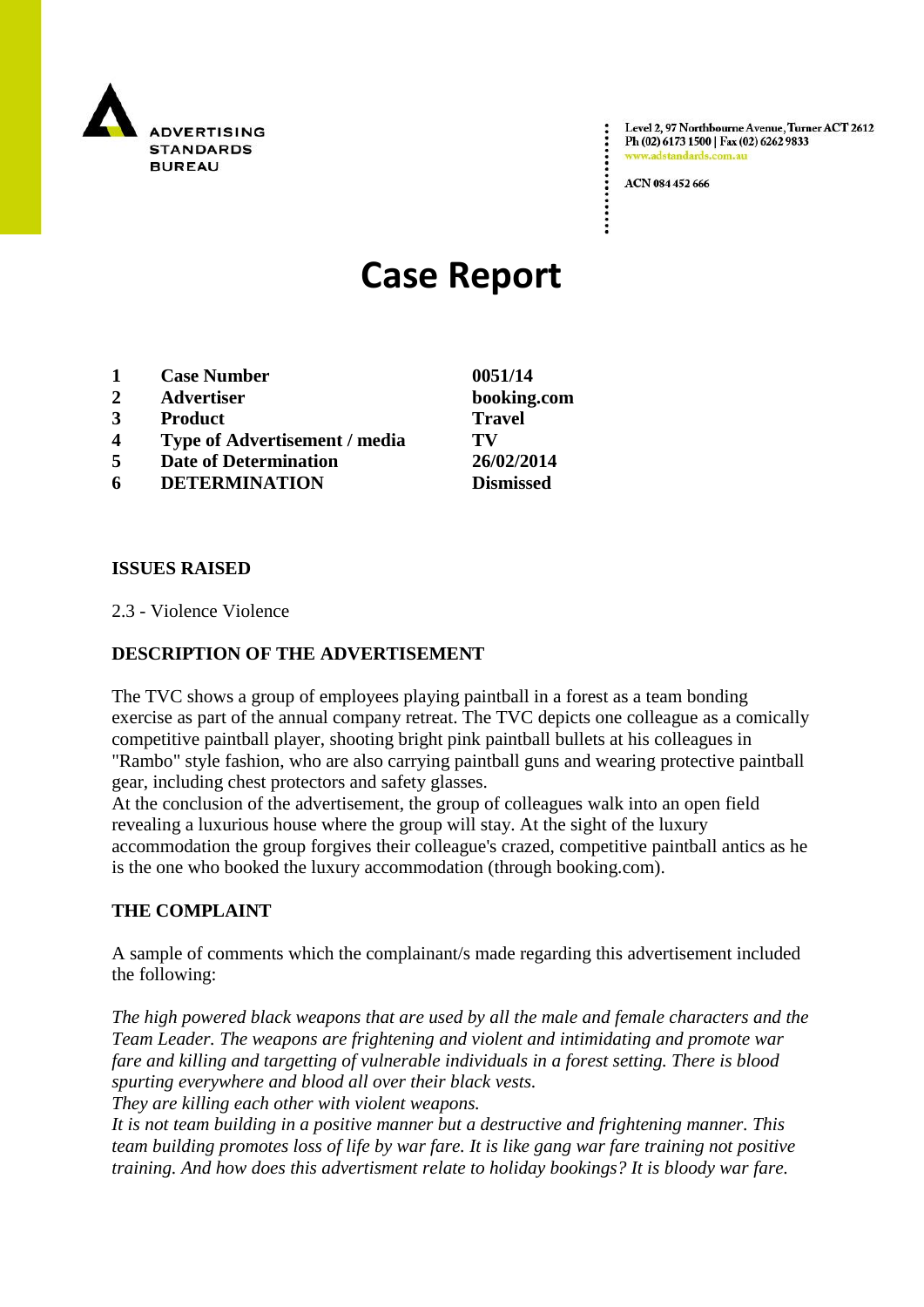#### **THE ADVERTISER'S RESPONSE**

Comments which the advertiser made in response to the complainant/s regarding this advertisement include the following:

*Booking.com takes complaints about its advertising seriously and considers itself a responsible advertiser. It takes a proactive approach in respect of its advertising and to this end, prior to the airing of the TVC, Booking.com sought and received legal advice from Australian lawyers who advised that the TVC was acceptable under the Australian law, including in respect of the AANA Code of Ethics.*

*Whilst we note that the ASB will review the advertisement in its entirety against Section 2 of the Advertiser Code of Ethics, the only provision of section 2 which appears to have any potential application to the TVC with regard to the complainant''s comments is section 2.3 (which we maintain is not breached by the TVCs). This section states that:*

*2.3 Advertising or Marketing Communications shall not present or portray violence unless it is justifiable in the context of the product or service advertised.*

*In our view, no violence has been portrayed at all in the TVC. At all times of the TVC, it is clear that the activity depicted in the TVC is paintball with paintball guns, rather than "high powered weapons" as suggested by the complainant. There can be no ambiguity that the guns are paintball guns rather than actual weapons, having regard to the fact that:*

*(i) the paintballs are bright neon pink and it is clear that the paintballs are bursting on the employees'' protective vests rather than hurting them (as opposed to "red blood", as suggested by the complainant);*

*(ii) the employees are wearing protective gear and eye goggles, which is associated with the sport of paintball; and*

*(iii) at the end of the TVC, the employees finish the paintball exercise and walk to the accommodation unharmed and with smiles on their faces.*

*We note also that paintball is a fairly common recreational activity often associated with corporate team bonding exercises. Paintball is considered to be a safe and fun sport if proper protective equipment is worn, such as depicted in the TVC. In our view, it is obvious to the normal viewer of the TVC that the activity depicted is paintball and not actual warfare using real guns and/or resulting in actual injury to the participants.*

*The TVC is intended to be light-hearted and comical depiction of a relatable situation, namely the fact that in many workplaces there can be people who are very competitive. For example, the uplifting background music heightens the light-hearted and comical nature of the TVC.*

*As regards the AANA Code For Advertising & Marketing Communications to Children ("Children''s Code"), we note that the Children''s Code applies only to "Advertising or Marketing Communications which, having regard to the theme, visuals and language used, are directed primarily to Children and are for [goods, services and/or facilities which are targeted toward and have principal appeal to Children]". As such, we submit that the Children''s Code is not applicable to the TVC on the basis that online reservation services for booking accommodation are not services with a principal appeal to children 14 years old or younger.*

*In light of the above, we submit that the complaint should be dismissed.*

## **THE DETERMINATION**